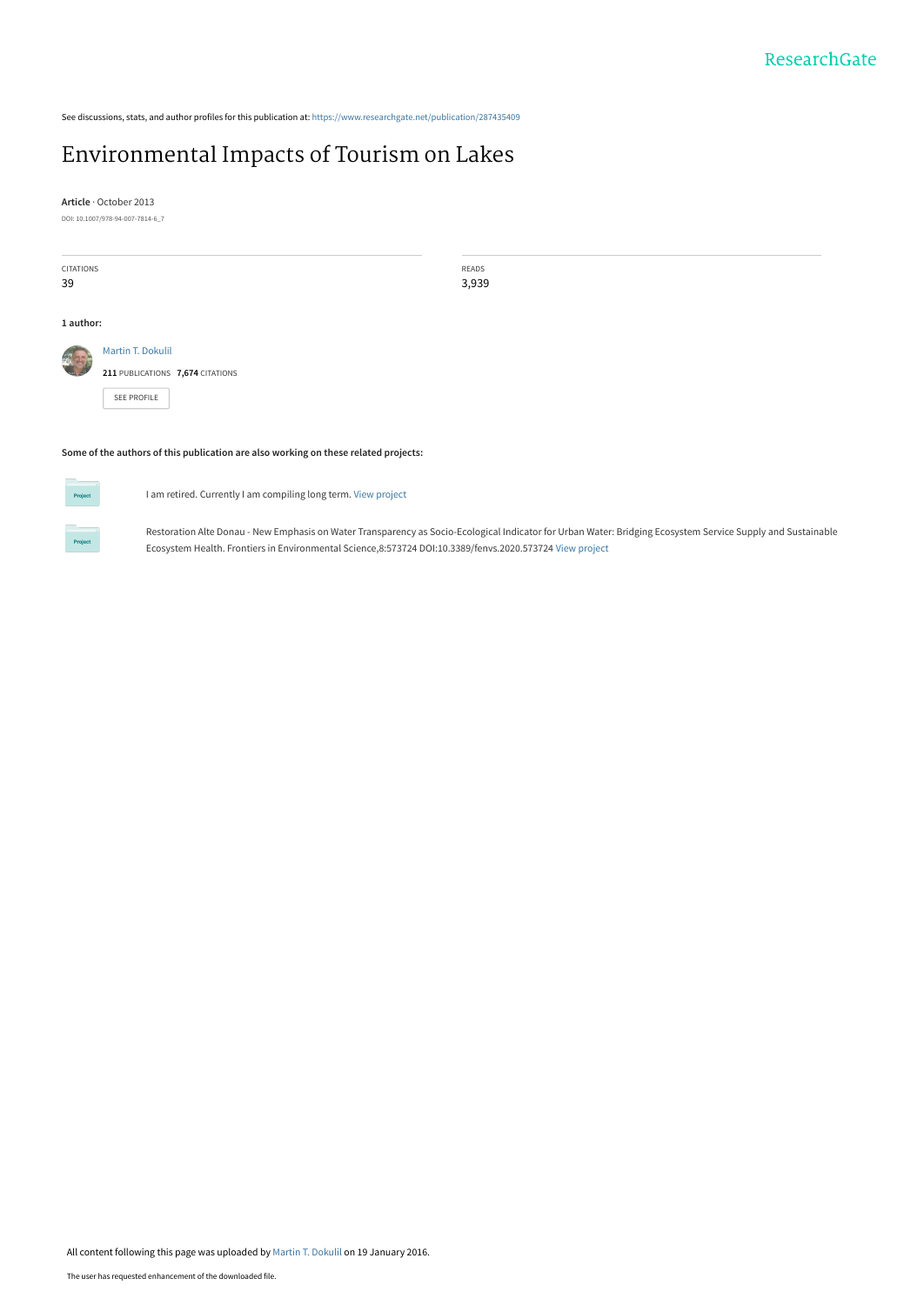# **7 Environmental Impacts of Tourism on Lakes**

# **Abstract**

Ecosystem services are the benefits provided to people by ecosystems and biodiversity. Fresh water is a 'provisioning' service referring to the human use of fresh water for several purposes. The hydrological cycle also sustains inland water ecosystems, including rivers, lakes and wetlands. These ecosystems provide regulating, supporting and cultural services that contribute directly and indirectly to human well-being through recreation, scenic values and fisheries. To maintain ecosystem health or ecosystem integrity, external or internal perturbations must be kept below the carrying capacity.

Anthropogenic disturbances of freshwater resources as a consequence of tourism are diverse. In many regions of the world, lakes and ponds in particular are important freshwater habitats providing significant attraction for the public. Impacts to lakes from tourist activities occur directly to the lake water and shoreline, or can affect the water body indirectly through various actions in the catchment. The response of a specific freshwater ecosystem depends on the type of interference as well as the type and size of the lake. Shallow lakes are affected and hence behave differently from deep lakes. Large lakes react in a different way than small lakes. Impacts are also modified and mediated by the characteristics of the catchment, such as morphology, size, land-use and population structure.

Impacts to tourist lakes are classified as direct and indirect effects and are analysed and exemplified.

#### **Keywords**

Ecosystem service · Eutrophication · Recreation · Water quality

# **7.1 Introduction**

The human population benefits from a multitude of resources and processes that are supplied by natural ecosystems. These benefits are collectively known as ecosystem services. Fresh water as a water resource is a 'provisioning' ser-

Ex-Institute of Limnology, Austrian Academy of Sciences Eisenaustrasse 20, 5310 Mondsee, Austria e-mail: martin.dokulil@univie.ac.at

vice referring to the human use of fresh water and includes products like pure drinking water or clean water for recreation. In the near future, global change will alter the supply of ecosystem services that are so vital for us (Schröter et al. 2005).

Anthropogenic disturbances of freshwater resources as a consequence of tourism are very diverse. Lakes and ponds are particular important freshwater habitats providing significant attraction for the public. The intention of this review is to compile and summarize touristic impacts on lakes of any size.

M. T. Dokulil  $(\boxtimes)$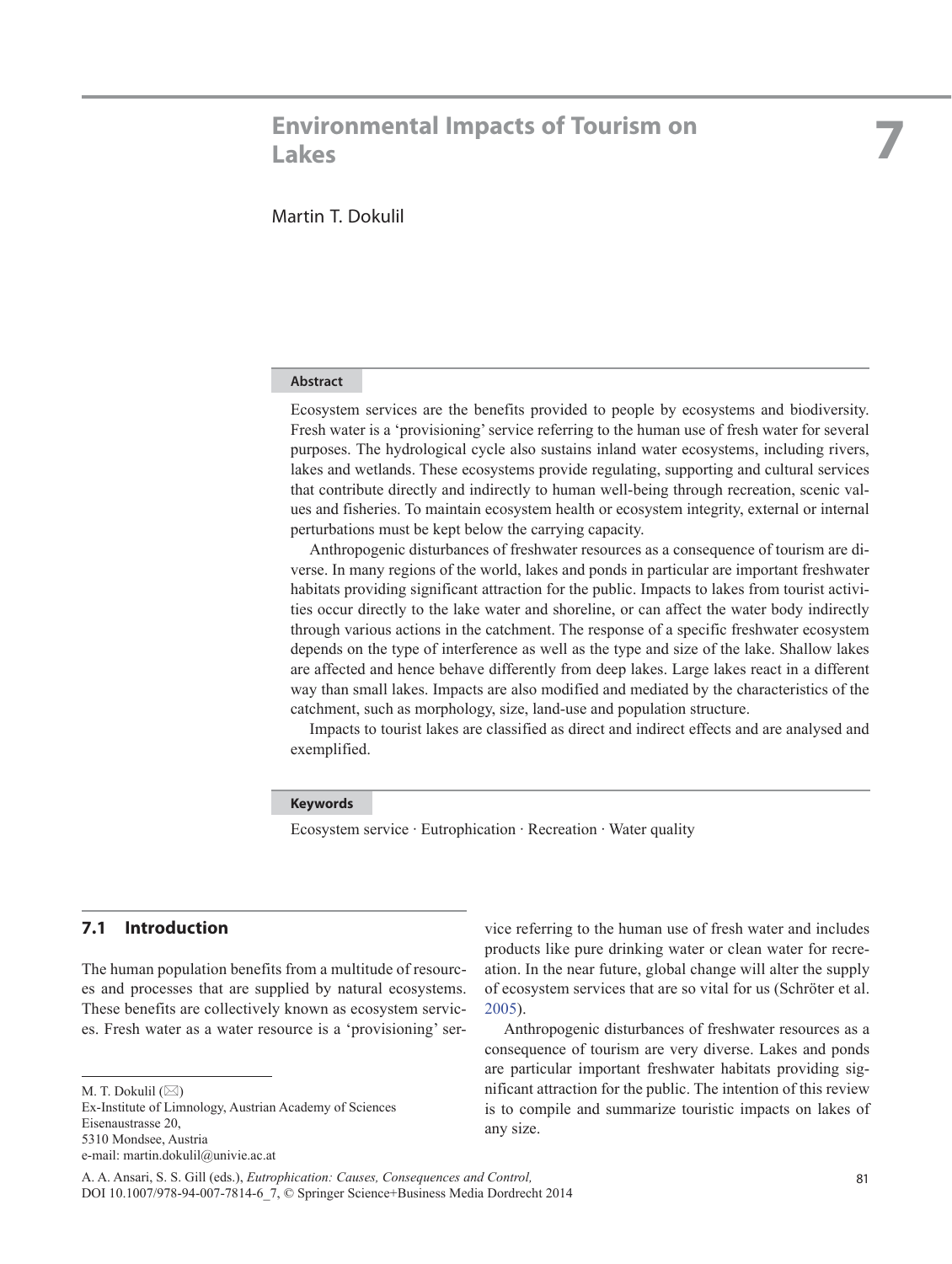#### **7.2 Environmental Impacts of Tourism**

The quality of the environment, both natural and man-made, is essential to tourism. The relation between tourism and the environment is complex—many activities can have adverse environmental effects. Many of these impacts are linked with the construction of general infrastructure such as roads and airports, and of tourism facilities, including resorts, hotels, restaurants, shops, golf courses and marinas. The negative impacts of tourism development can gradually destroy the environmental resources on which it depends. On the other hand, tourism has the potential to create beneficial effects on the environment by contributing to environmental protection and conservation. It is a way to raise awareness of environmental values and it can serve as a tool to finance protection of natural areas and increase their economic importance. This branch called ecotourism is rapidly expanding.

Negative impacts from tourism occur when the level of visitor use is greater than the environment's ability to cope with this use within the acceptable limits of change. Uncontrolled conventional tourism poses potential threats to many natural areas around the world. It can put enormous pressure on an area and lead to impacts such as: soil erosion, increased pollution, discharges into the sea, natural habitat loss, increased pressure on endangered species and heightened vulnerability to forest fires. It often puts a strain on water resources, and it can force local populations to compete for the use of critical resources.

## **7.3 Water Resources and Tourism**

A lake that is suitable for tourism must:

- Be easily accessible.
- Have the necessary infrastructure.
- Have warm water surface temperature preferably > 20 °C.
- Have good water quality ('clean water').

The best category to comply with these criteria is an oligomesotrophic lake.

The tourism industry generally overuses water resources for hotels, swimming pools and personal use of water by tourists. This can result in water shortage and degradation of water supplies as well as generating a greater volume of waste water. Moreover, tourists have a tendency to consume more water when on holiday than they do at home. The amount used can be up to 440 L a day. This is almost twice as much what the inhabitant of an average city uses. Particularly in drier regions, water scarcity is then of particular concern.

Recreational activities of tourists on lakes are summarized together with their possible consequences and effects in Table 7.1. The relations between the entities in Table 7.1 are not meant, however, as being 1:1. One form of utiliza-

tion may have several consequences resulting in a number of effects. Swimming, for instance, may cause eutrophication and contamination, which in turn can lead to increased nutrient load, reduced oxygen concentration and finally algal blooms.

Shallow lakes are usually more vulnerable to disturbances than deep lakes. Lakes that thermally stratify during summer act as nutrient sinks with no or little re-suspension. Internal nutrient load therefore is often negligible. In contrary, shallow lakes do not thermally stratify, nutrients are not permanently buried and re-suspension is common, which may lead to high internal loading. Short-term weather events and diurnal changes are more pronounced in shallower lakes compared with deep lakes. Morphometry, water level change and flushing are of much greater importance when lakes are moderately deep. The littoral zone and the aquatic vegetation are usually more significant for shallow ecosystems. These and other factors are summarized in Dokulil et al. (2012).

Off all the consequences mentioned in Table 7.1, eutrophication most severely affects water quality and hence lake tourism. Because of its importance, it is also one of the best studied impacts on lakes worldwide. The critical loading concept developed by Vollenweider (1976) and extended by Vollenweider and Kerekes (1982) works sufficiently well in most types of lakes (e.g. Dokulil and Teubner 2003, 2011). In shallow lakes, which are turbid or dominated by submerged macrophytes, however, chlorophyll concentrations often tend to be considerably smaller than predicted from total phosphorus (TP) because much of the phosphorus is unavailable (Dokulil et al. 2006). In such cases, restoration efforts can be made successful by applying bistable theory (Dokulil et al. 2006, 2011).

Disturbances by tourists impact not only the lake but also the shoreline, the watershed (catchment) including the ground water and even the airshed (atmosphere). The dimension of the impact in each category depends on a number of parameters describing the entity and diminishes the further one moves away from the water body. Effects on the lake depend on the size (large or small), depth (deep or shallow) and type (natural, constructed or urban).

Impacts affecting the shoreline are dependent on the nature of the shore (rocky, stony or sandy). In addition, the aquatic as well as the terrestrial vegetation, the structural diversity and the degree of modifications are important.

The areal size of the catchment in relation to lake area, the flat or mountainous morphology and the land-use primarily determine the loading to the lake. The degree of urbanization and the location relative to the lake in the watershed can influence lakes in many ways through population density and activity of residents and tourists.

Effects from the airshed can originate from the economic activity and population density of a wider region because of long-distance atmospheric transport under the influence of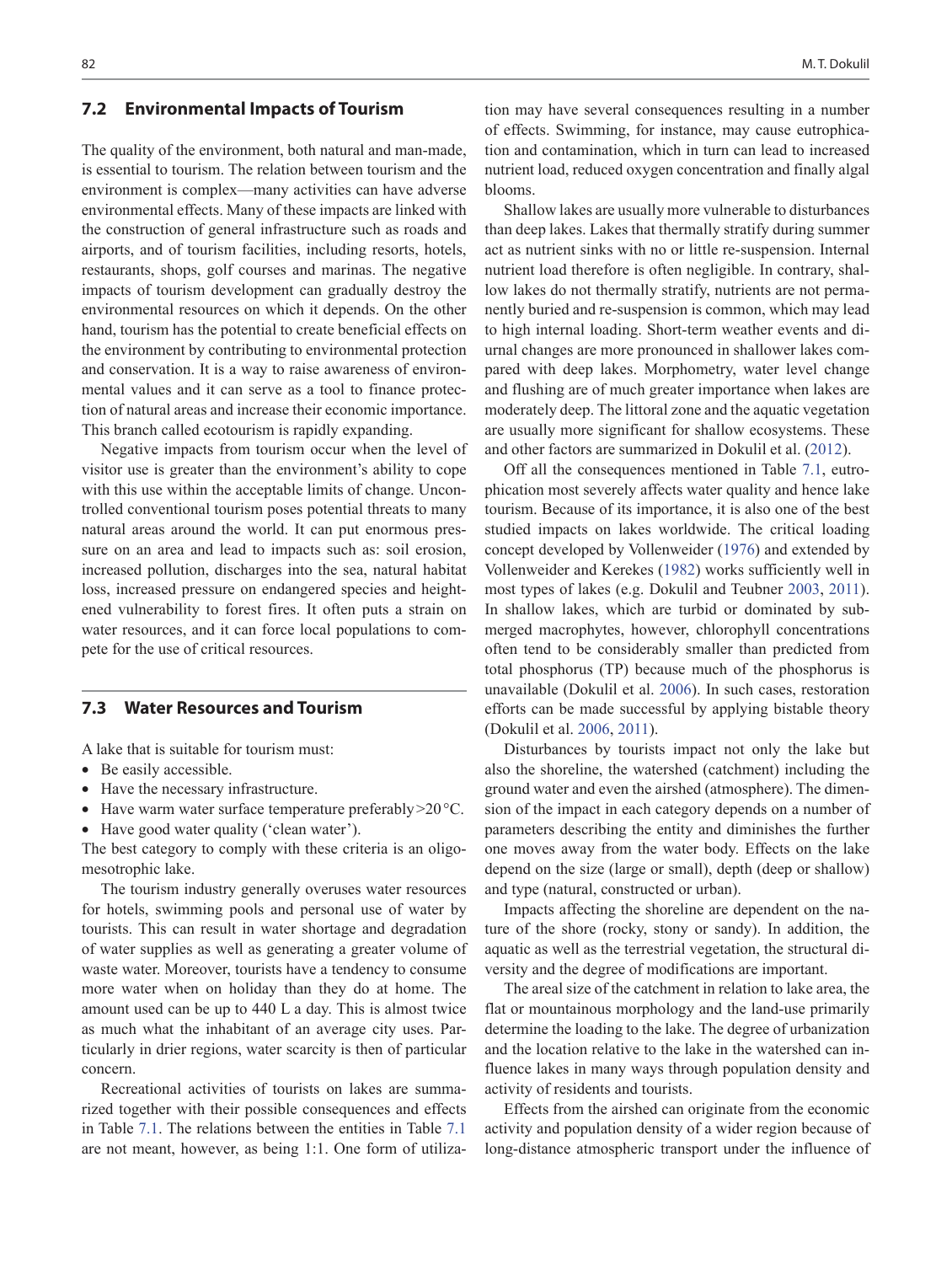**Table 7.1** Summary of lake utilizations in touristic areas leading to various consequences and effects

| Utilization                                              | Consequences    | Effects                              |  |  |  |
|----------------------------------------------------------|-----------------|--------------------------------------|--|--|--|
| Recreation                                               | Eutrophication  | Algal blooms                         |  |  |  |
| Swimming                                                 | Pollution       | Reduced O <sub>2</sub> concentration |  |  |  |
| Angling                                                  | Littering       | Waterborne diseases                  |  |  |  |
| <b>Boating</b>                                           | Contamination   | Fish kills                           |  |  |  |
| Water sports                                             | Erosion         | External/internal nutrient load      |  |  |  |
| Scuba diving                                             | Disturbances    | Shore erosion                        |  |  |  |
| Shoreline activities                                     | Noise pollution | Diffuse run-off                      |  |  |  |
| Watershed activities                                     | Gas emissions   | Vegetation destruction               |  |  |  |
| The entities in the Table are not meant as 1:1 relations |                 |                                      |  |  |  |
|                                                          |                 |                                      |  |  |  |

See text for further explanation

**Table 7.2** Overview on potential direct and indirect impacts by touristic activities on lakes

| Indirect impacts                                                           |  |  |  |
|----------------------------------------------------------------------------|--|--|--|
| Nutrient load from catchment                                               |  |  |  |
| Increase of internal load                                                  |  |  |  |
| Chemical pollution through run-off                                         |  |  |  |
| Waste and storm water input                                                |  |  |  |
| Floodwater increase                                                        |  |  |  |
| Macrophyte removal                                                         |  |  |  |
| Water level changes                                                        |  |  |  |
| Water abstraction (from lake and groundwater)                              |  |  |  |
| Land-use change in the catchment (industrialization,<br>vegetation change) |  |  |  |
| Increased urbanization                                                     |  |  |  |
| Soil sealing                                                               |  |  |  |
| Gas emissions to the atmosphere                                            |  |  |  |
| Disturbance of wildlife                                                    |  |  |  |
| Reduction in biodiversity                                                  |  |  |  |
|                                                                            |  |  |  |
|                                                                            |  |  |  |

weather conditions. All these impacts can further be differentiated into direct and indirect disturbances (Table 7.2).

### **7.4 Impacts on Lakes**

Touristic impacts on lakes usually come from a number of recreational activities. The most important ones are swimming, boating and angling. These impacts will be discussed in the following sections.

# **7.4.1 Swimming**

Swimming is usually positively linked with fitness and wellbeing. Risks associated with swimming in a lake come from turbidity, currents, pollution or pathogens contained in the water. These risks are commonly seen as ecosystem threats. Rarely, the people recognize that the swimmers themselves

produce these risks when large numbers are involved, as in public beaches or pools.

Health problems largely originate from bacteria such as coliform bacteria, *Escherichia coli*, fecal streptococci, *Pseudomonas aeruginosa* as well as yeasts and fungi originating from swimmers, introduced by water birds or carried in through waste water discharged into the lake.

Ecological problems mainly come from the input of nutrients such as phosphorus and nitrogen either washed off from the skin or emitted via urine. On average, each swimmer or bather contributes 0.094 g P per day to the water body (Schulz 1981). According to Binder (1994), the critical phosphorus load should not exceed 0.07 g P m<sup>-2</sup> a<sup>-1</sup> for shallow lakes that are less than 5 m deep. Nutrient accumulation leads to increased turbidity due to enhanced algal growth, which can create pH problems and finally cumulate in algal blooms. These deteriorations can affect bathers. Turbidity reduces visibility thus increasing accident risks while hindering rescue operations. Certain algal types, particularly cya-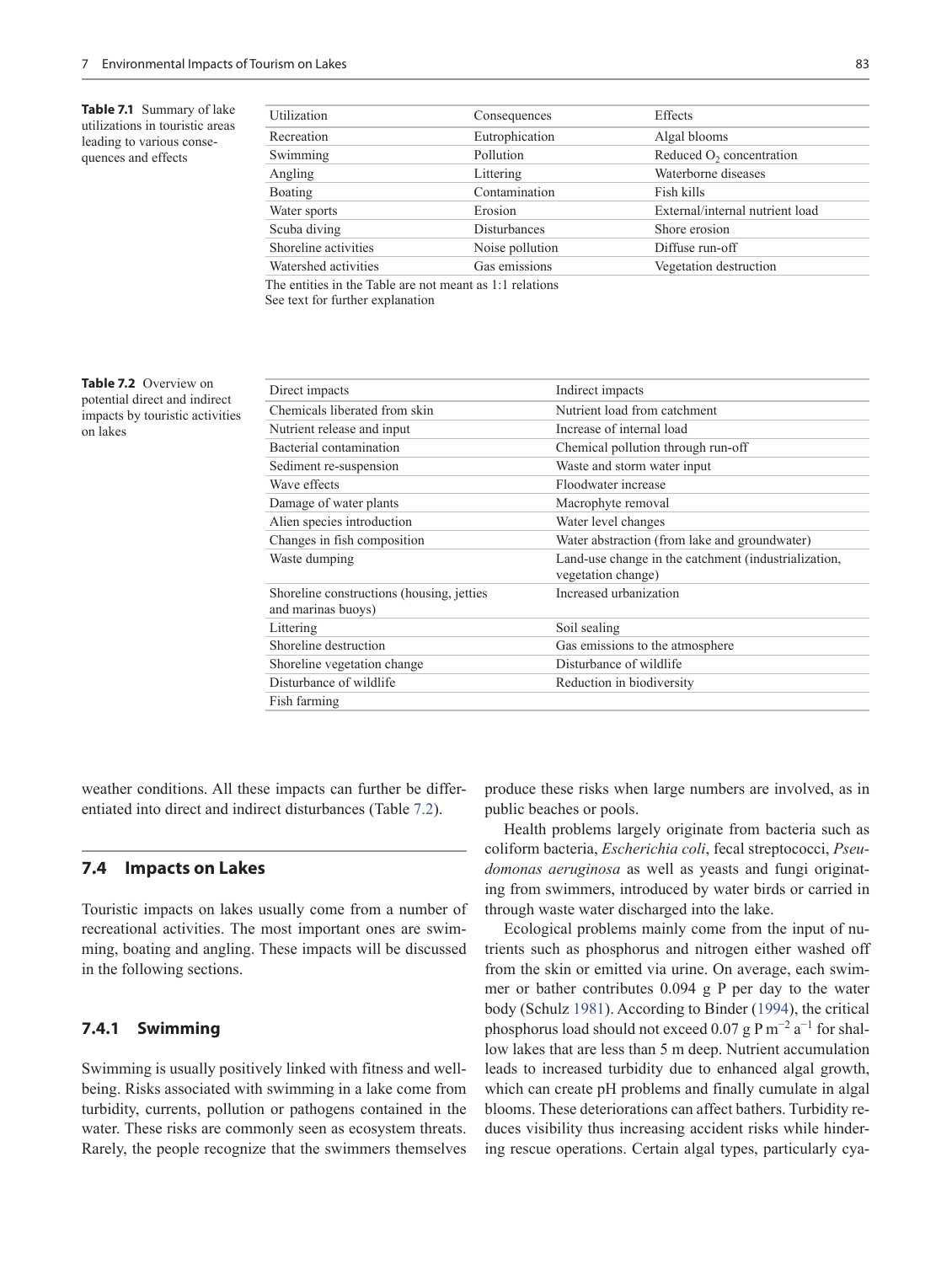| Example                                 | Effects                                                                                                                                       | <b>Risks</b>                                                                                      | Significance |
|-----------------------------------------|-----------------------------------------------------------------------------------------------------------------------------------------------|---------------------------------------------------------------------------------------------------|--------------|
| Exploitation                            | Catch decline population fluctuations                                                                                                         | Population collapse, decrease in genetic diversity                                                | ***          |
| Size selectivity                        | Changes in length and age distribution                                                                                                        | Truncation of natural age structure                                                               | ***          |
| Species selectivity                     | Selective removal of species                                                                                                                  | Alteration in species composition, changes in<br>trophic cascade, loss of resilience              | ***          |
| Stocking Transfer of (bait)<br>fish     | Negative impacts on local fish stocks owing to<br>competition, predation, hybridization or disea-<br>ses, non-indigenous species introduction | Native species decrease or are lost, fish communi-<br>ties change, ecosystem changes occur        | ***          |
| Sex selectivity                         | Vulnerability of either males or females to<br>angling                                                                                        | Effective population size decreases, effects on<br>recruitment                                    | **           |
|                                         | Bye-catchcatch and release Injuries and stress in species                                                                                     | Mortality immediate or delayed Sub-lethal fitness<br>impacts                                      | **           |
| Nutrient input                          | Negative impacts on water quality                                                                                                             | Eutrophication, water quality deterioration                                                       | **           |
| Loss of angling gear                    | Damage to wildlife                                                                                                                            | Survival and fitness of birds Risks to humans                                                     | *            |
| Disturbance of habitats and<br>wildlife | Macrophyte damage, impacts on water birds                                                                                                     | Loss of habitats, stress and reduced recruitment in<br>birds                                      | *            |
| Boat traffic and noise                  | Wave action, emissions, stress                                                                                                                | Negative impacts on littoral vegetation and on<br>survival and fitness, decrease in water quality | *            |

**Table 7.3** Impacts, effects, potential risks and their significance resulting from angling and related activities. Modified from Lewin et al. (2006)

nobacterial species can produce toxins, which are released into the water. Skin irritation or even allergic reactions in sensitive individuals are then possible. Algal blooms washed on shore create aesthetic problems not only by looking ugly but also because of the smell produced during decay.

## **7.4.2 Angling**

Exploitation and impacts from angling have received much less attention compared with commercial fishing. Over the last decades, inland commercial fisheries strongly declined in economic importance in the industrialized countries while angling became increasingly more important particularly for tourism development. This is even true for the developing countries, where fishing is still important for subsistence (Cowx 2002a, b).

Although the management of recreational fishing has regionally received considerable attention, the dimension of angling and the potential impacts of fishing on fish populations and aquatic ecosystems are largely underestimated. A single angler may have a low or moderate impact on fish stock. It is, however, the cumulative impacts large numbers of anglers can induce which matter. Since angling is usually practiced during leisure time, it becomes increasingly important for tourism. Recently, Lewin et al. (2006) have extensively documented and discussed the potential impacts of non-commercial recreational fishing, angling and associated activities. Their main results are summarized in the following paragraph and in (Table 7.3).

The most severe impacts from angling are exploitation of fish stock, size and species selectivity. Exploitation rates can be highly variable ranging from less than 10% to over 80% depending on fish species. Among many other factors, rates

also depend on the angling effort, which in turn is affected by local regulations particularly, the fishing period duration. Effects of exploitation can be compensated by fish stocking, which can be a major impact of the fishery on aquatic ecosystems. In addition, fish are often deliberately or accidentally introduced. The introduction of non-indigenous or alien fish species can have considerable long-term and widespread ecological and biological effects on native fish stocks.

Through their selectivity for fish species and size, anglers can be seen as keystone predators adding a further trophic level on aquatic ecosystems. Depending on the fish species targeted, angling can severely affect the trophic cascade. For a more detailed discussion, refer to the review by Lewin et al. (2006).

Activities related to angling can disturb littoral habitats through boating or near-shore trampling. Additional effects originate from wave action, noise and nutrient input (Table 7.3). The loss of fishing gear may seem unimportant but can, e.g. severely affect birds. A good example is provided by Pühringer (2011).

### **7.4.3 Boating**

Any boat may interact with the aquatic ecosystem and disturb habitats but the major effects come from motorized watercraft such as commercial tourist boats, power boats or fishing boats. Personal watercrafts such as jet skis add additional effects (see [http://ww.pwia.org/UserFiles/File/](http://ww.pwia.org/UserFiles/File/History-PWC.pdf) [History-PWC.pdf](http://ww.pwia.org/UserFiles/File/History-PWC.pdf)). Effects of boating on aquatic systems are extensively discussed by Asplund (2000) and are briefly summarized here.

Boats have direct and indirect effects on a number of lake water, littoral and shoreline parameters. Water clarity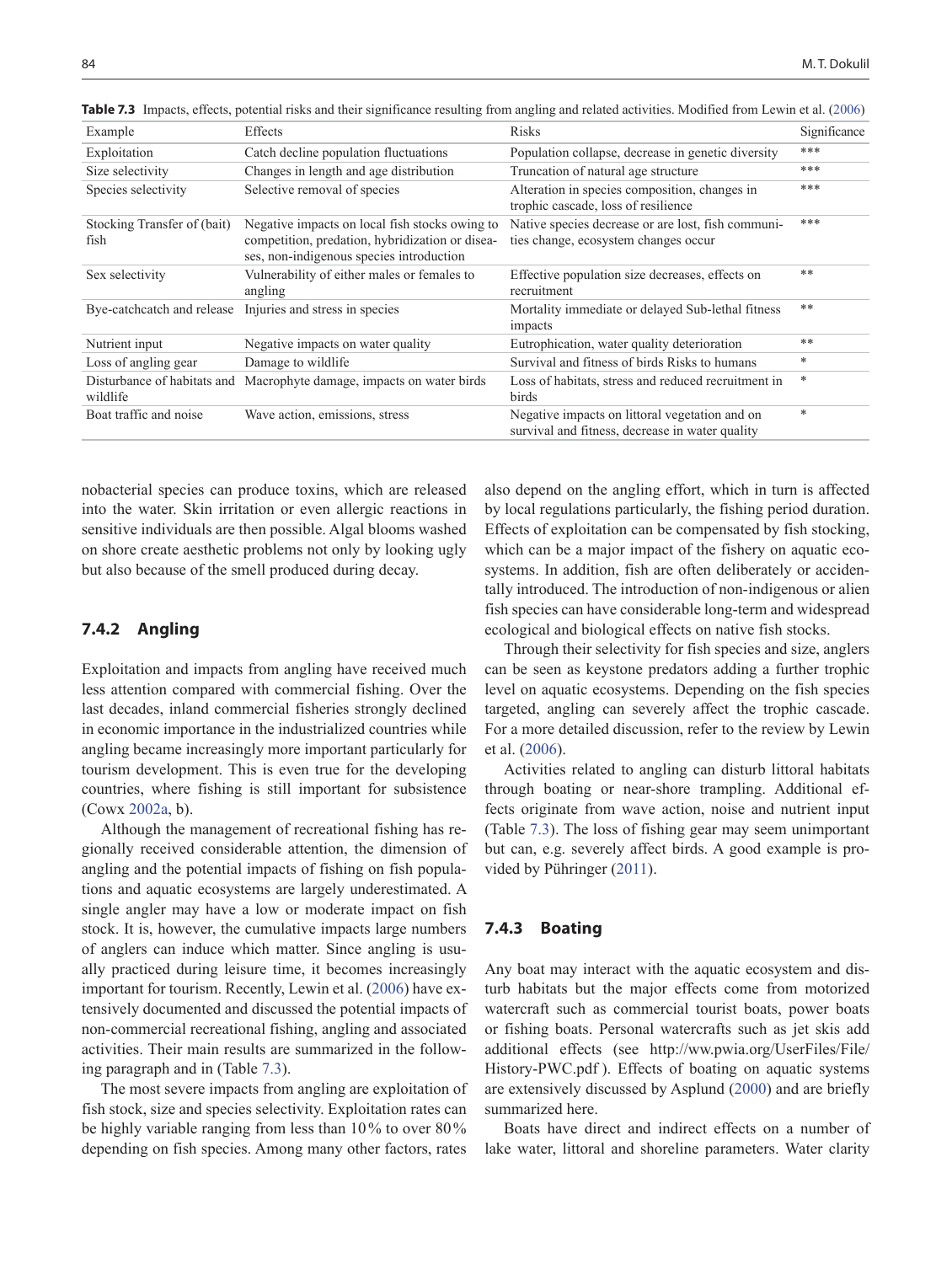|                   | <b>Emissions</b><br>Exhaust | Propeller<br><b>Hull contact</b> | Turbulence | Waves<br>Wake | <b>Noise</b> | Movement |
|-------------------|-----------------------------|----------------------------------|------------|---------------|--------------|----------|
| Water Clarity     |                             |                                  |            |               |              |          |
| Water Quality     |                             |                                  |            |               |              |          |
| Shoreline erosion |                             |                                  |            |               |              |          |
| Macrophytes       |                             |                                  |            |               |              |          |
| Fish              |                             |                                  |            |               |              |          |
| Wildlife          |                             |                                  |            |               |              |          |
| Human enjoyment   |                             |                                  |            |               |              |          |

**Table 7.4** Summary of potential mechanisms by boating on aquatic ecosystems and their effects. Modified from Asplund (2000)

Shaded areas indicate potential effects

is affected by an increase in turbidity, nutrients or algal biomass. According to Yousef et al. (1980), waves generated by motorboat propellers increased phosphorus on average by 28–55%. Maximum increase in turbidity was observed shortly after boating activity but remained high for almost 25 h. Sediment re-suspension, higher turbidity and larger TP concentrations tended to be greater in shallower lakes than deeper lakes (Asplund 1996).

Fuel leakage and emissions affect water quality by adding metals, hydrocarbons and other pollutants to the water. According to Wagner (1991), who provides a good review on the subject, toxic effects on aquatic organisms are in general minimal because amounts are usually small and hydrocarbons are highly volatile. However, polyaromatic hydrocarbons and fuel additives may have effects on drinking water supply. Moreover, accumulation in sediments in certain places, e.g. near marinas might be a problem for water organisms.

Wakes and waves produced by boats can be up to 40–50 cm depending on the size and speed. These waves can severely increase shoreline erosion (e.g. Johnson 1994) and may also indirectly affect submerged and emergent aquatic macrophytes through their movement but also through increased turbidity. Plant communities are more susceptible to direct effects from boat hulls or propellers (e.g. Asplund and Cook 1997).

Boats have very little direct effect on fish, fish breeding or fish behaviour. Of much greater importance are the indirect effects through the disturbance of fish habitats (Lagler et al. 1950). Similarly, wildlife is indirectly disturbed by the destruction of habitats and deterioration of water quality. Direct effects of boating on wildlife are noise and direct contact with propellers (Asplund 2000). Moreover, effects on human enjoyment, which disturbs peace and quiet, air quality, safety and crowding should not be under-estimated.

A further aspect of boating is the number of boats permitted on a lake because the effects on lakes mentioned earlier are cumulative and related to the quantity of boats. There is, however, very little scientific evidence on this as-



**Fig. 7.1** Number of boats on Neusiedler See in the period April to October of each year from 2004 to 2006 (Herzig, personal communication)

pect (Anthony and Downing 2003; Beachler and Hill 2003; Burger 2003). On Neusiedler See, a large shallow lake in Austria, for example, cumulative boat days for the period May to September 2004 to 2006 have increased from 488 to 584 with peaks occurring mainly on weekends and an everincreasing tendency (Fig. 7.1).

#### **7.4.4 Impacts on the Shoreline**

Shore zones are characterized by the type of substrate, vegetation, slope and structural diversity. The zonation of the vegetation and the definitions are elegantly summarized in Fig. 7.2 reproduced here from Ostendorp et al. (2004). Shorelines are under pressure by a wide variety of human activities in the immediate lakeshore and remotely in the catchment. Recreation and tourism have direct impacts through facilities and increased numbers of holiday makers resulting in habitat destruction, trampling, littering and disturbance of breeding birds or sensitive mammals.

The degree of modification and the accessibility of the shoreline is an important aspect. In developed regions of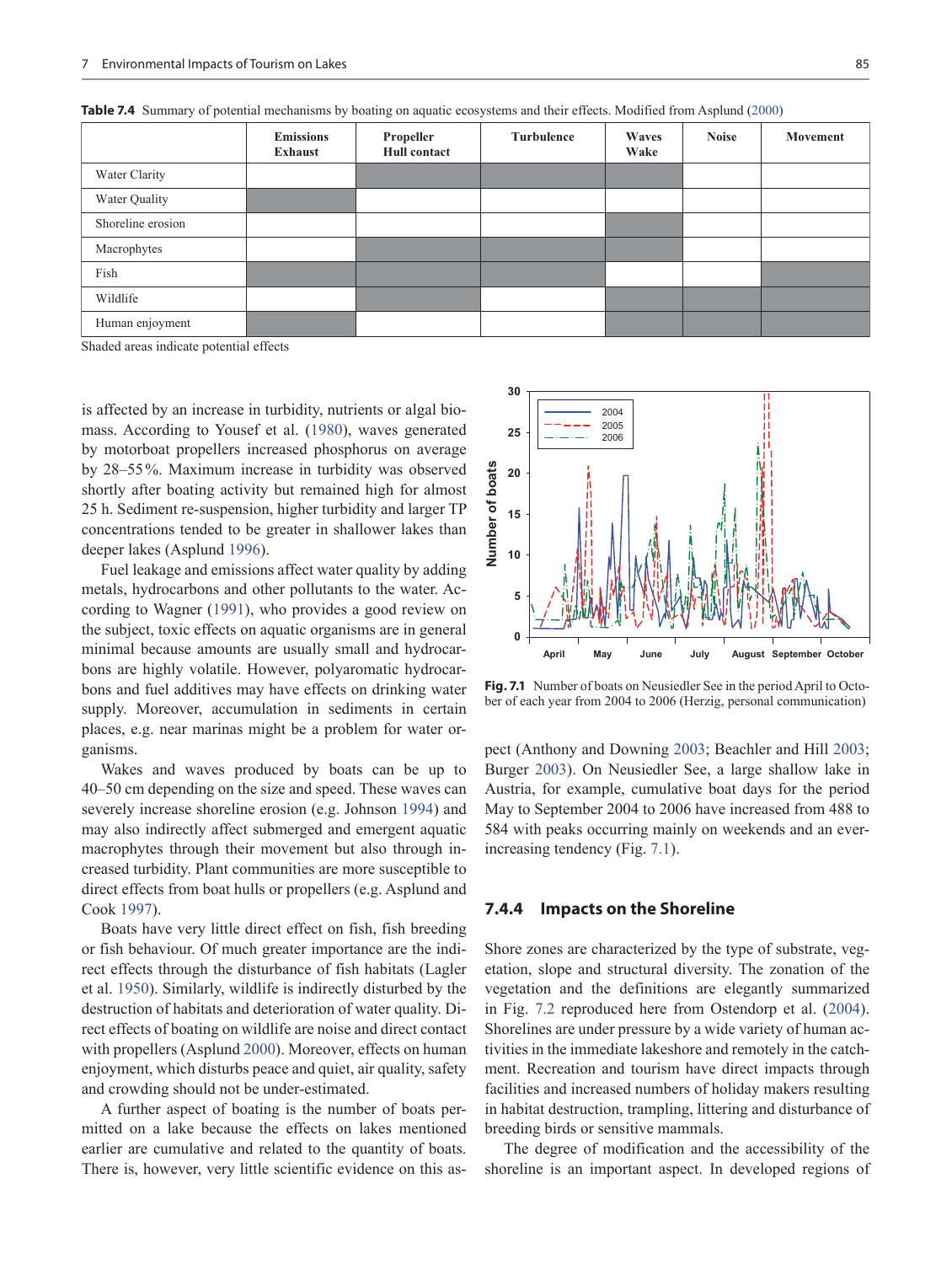

**Mondsee 2009 % of total shoreline**



**Fig. 7.3** Percentage of lakeshore modification in Mondsee 2008. Modified from Ritterbusch-Nauwerck (2011)

the world, only small fractions of the total shoreline are in a more or less natural state. A recent analysis of shoreline modification on Mondsee, a deep, touristic pre-alpine lake in the Salzkammergut region of Austria reveals that only 6.1% of the lakeshore is in a near-natural state and more than 50% is seriously impacted or inaccessible (Fig.7.3).

#### **7.4.5 Impacts from the Catchment**

Any tourist-related activities in the catchment, such as new apartments, holiday villages, sport centres, clearings for ski slopes and land-use changes, will ultimately have some sort

of indirect influence on the receiving lake. At the landscape scale, physical processes such as orography and the size of the catchments contribute to their character and hydrology, influencing ecosystem functions such as water capture, water storage or floodwater detention (Everard et al. 2009). All these functions and their associated ecosystem services respond to climate change (Tucker and Slingerland 1997).

Eutrophication, primarily from diffuse sources, is a particular problem originating in the drainage basin. Relevant parameters are land-use and their intensity precipitation, population density, nutrient emission and nutrient retention. Associated with these factors is the degree of soil erosion from the catchment. For the receiving lake or lakes in the drainage basin, their landscape position, connectivity to other water bodies or wetlands as well as the lake network complexity is important (Martin and Soranno 2006). Moreover, as climate changes, extreme events in the drainage basin become increasingly important for nutrient transport and loading (e.g. Zessner et al. 2005; Strauss and Staudinger 2007). Recently, more holistic approaches have been used to evaluate pressures including tourism on trans-boundary lake districts (Klug 2010).

### **7.4.6 Impacts from the Airshed**

Similar to the disturbances from the drainage basin, impacts arise from long-distance transport of air pollutants in the airshed. These pollutants can originate to some extent from tourist-related activities and may significantly influence lakes. Most notable is the acidification problem created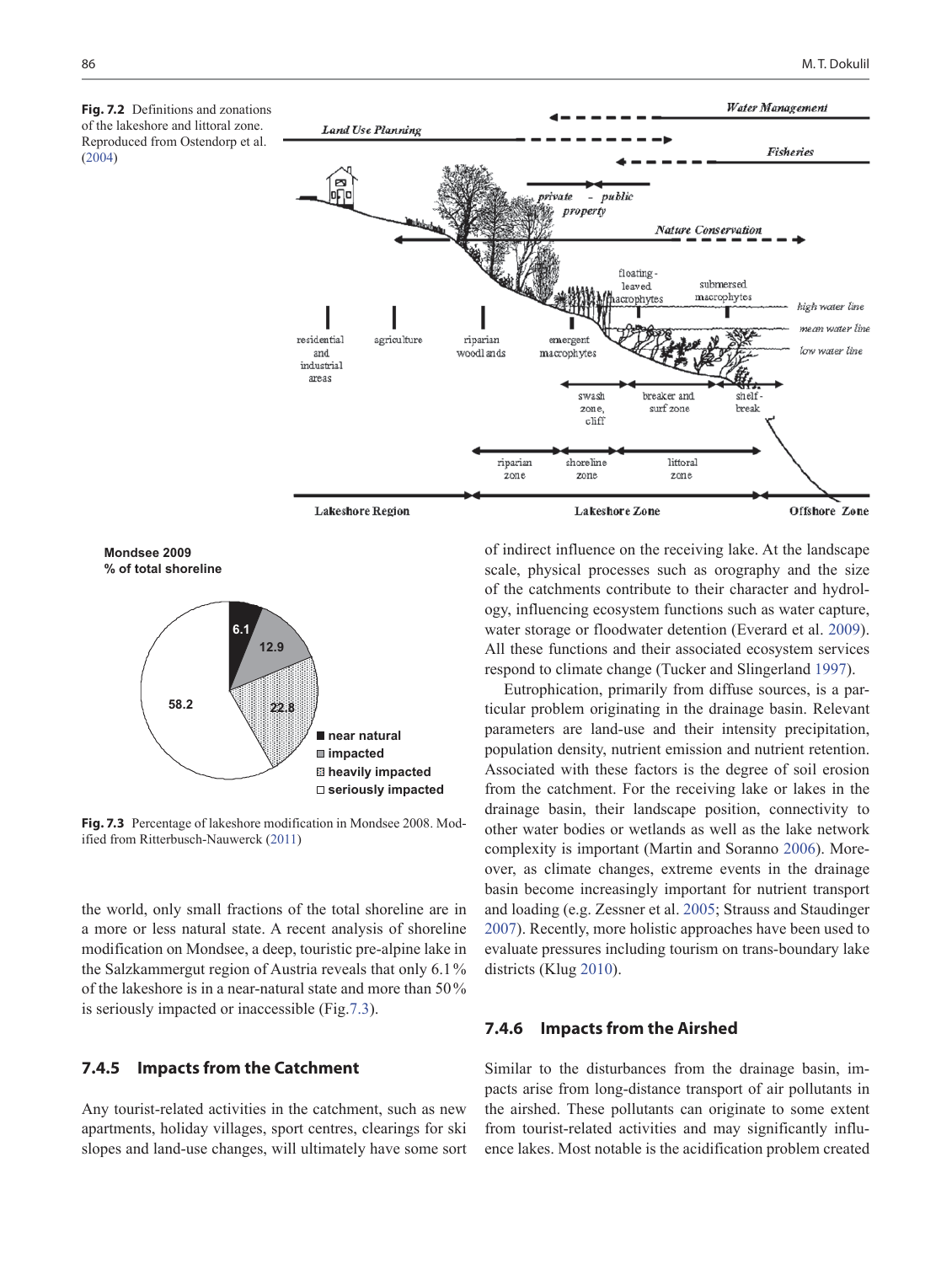# **Primary pollutants**



**Fig. 7.4** Relative proportion of gaseous primary pollutants and their origin

mainly by gaseous emissions from fuel burning and exhausts from cars. Depending on many factors, in particular the geology of the catchment, acidification by primary pollutants (Fig. 7.4) or secondary pollutants produced in the atmosphere primarily decreases the pH values in streams, rivers and lakes. As a consequence, a multitude of complex direct and indirect effects occur in freshwater biological systems (D'Itri 1982).

#### **References**

- Anthony JL, Downing JA (2003) Physical impacts of wind and boat traffic on clear lake, Iowa, USA. Lake Reserv Manag 19:1–14
- Asplund TR (1996) Impacts of motorized watercraft on water quality in Wisconsin lakes. Wisconsin Department of Natural Resources Bureau of Research, Madison, p 46 (PUBL-RS-920–96)
- Asplund TR (2000) The effects of motorized watercraft on aquatic ecosystems. University of Wisconsin, Madison, p 21 (PUBL-SS-948–00). [http://dnr.wi.gov/org/water/fhp/papers/lakes.](http://dnr.wi.gov/org/water/fhp/papers/lakes.pdf) [pdf](http://dnr.wi.gov/org/water/fhp/papers/lakes.pdf). Accessed 20 Oct 2012
- Asplund TR, Cook CM (1997) Effects of motor boats on submerged aquatic macrophytes. Lake Reserv Manag 13:1–12
- Beachler MM, Hill DF (2003) Stirring up trouble? Resuspension of bottom sediments by recreational watercraft. Lake Reserv Manag 19:15–25
- Binder W (1994) Schutz der Binnengewässer, vol 5. Economia, Bonn, p 183
- Burger J (2003) Personal watercrafts and boats: coastal conflicts with common terms. Lake Reserv Manag 19:26–34
- Cowx IG (2002a) Analysis of threats to freshwater fish conservation: past and present challenges. In: Collares-Pereira MJ, Cowx IG, Coelho MM (eds) Conservation of freshwater fishes: options for the future Blackwell, London, pp 201–219
- Cowx IG (2002b) Recreational Fishing. In: Hart P, Reynolds J (eds) Handbook of fish biology and fisheries, vol 2. Blackwell, London, pp 367–390
- D'Itri FM (1982) Acid precipitation: effects on ecological systems. Ann Arbor Science, Ann Arbor
- Dokulil MT, Teubner K (2003) Eutrophication and restoration in shallow lakes—the concept of stable equilibria revisited. Hydrobiol 506–9:29–35
- Dokulil MT, Donabaum K, Pall K et al (2006) Alternative stable states in floodplain ecosystems. Ecohydrol Hydrobiol 6:37–42
- Dokulil MT, Donabaum K, Pall K et al (2011) Successful restoration of a shallow lake: a case study based on bistable theory. In: Ansari AA, Gill SS, Lanza GR, Rast W (eds) Eutrophication: causes, consequences and control. Springer, Dordrecht, pp 285–294
- Dokulil MT, Teubner K (2011) Eutrophication and climate change: present situation and future scenarios. In: Ansari AA, Gill SS, Lanza GR, Rast W (eds) Eutrophication: causes, consequences and control. Springer, Dordrecht, pp 1–16
- Dokulil MT, Herzig A, Somogyi B, Vörös L, Nõges T, Donabaum K, May L et al (2012) Winter conditions in European shallow lakes. Aquat Sci (in press)
- Everard M, Colvin JD, Mander M, Dickens C, Chimbuya S et al (2009) Integrated catchment value systems. J Wat Resour Protect 3:174–187
- Johnson S (1994) Recreational boating impact investigations—Upper Mississippi River System, Pool 4, Red Wing, Minnesota. Report by the Minnesota Department of Natural Resources, Lake City, Minnesota, for the National Biological Survey, Environmental Management Technical Center, Onalaska, WI pp 48
- Klug H (2010) Application of a vision in the lake district of Salzburg. Futur 42:668–681
- Lagler KF, Hazzard AS, Hazen WE, Tompkins WA et al (1950) Outboard motors in relation to fish behavior, fish production, and angling success. Trans North Am Wildl Conf 15:280–303
- Lewin WC, Arlinghaus R, Mehner T (2006) Documented and potential biological impacts of recreational fishing: insights for management and conservation. Rev Fisher Sci 14:305–367
- Martin SL, Soranno PA (2006) Lake landscape position: relationships to hydrologic connectivity and landscape features. Limnol Oceanogr 51:801–814
- Ostendorp W, Schmieder K, Jöhnk K et al (2004) Assessment of human pressures and their hydromorphological impacts on lakeshores in Europe. Ecohydrol Hydrobiol 4:229–245
- Pühringer N (2011) Relikte der Angelfischerei, eine latente Bedrohung für seltene Vogelarten—zwei Beispiele aus Linz. 33:31–35
- Ritterbusch-Nauwerck B (2011) Veränderungen des Mondseeufers. Informativ – Magazin des Naturschutzbundes Oberösterreich 1:18
- Schröter D, Cramer W, Leemans R, Prentice IC, Araújo MB, Arnell NW, Bondeau A, Bugmann H, Carter TR, Gracia CA, de la Vega-Leinert AC, Erhard M, Ewert F, Glendining M, House JI, Kankaanpää S, Klein RJT, Lavorel S, Lindner M, Metzger MJ, Meyer J, Mitchell TD, Reginster I, Rounsevell M, Sabaté S, Sitch S, Smith